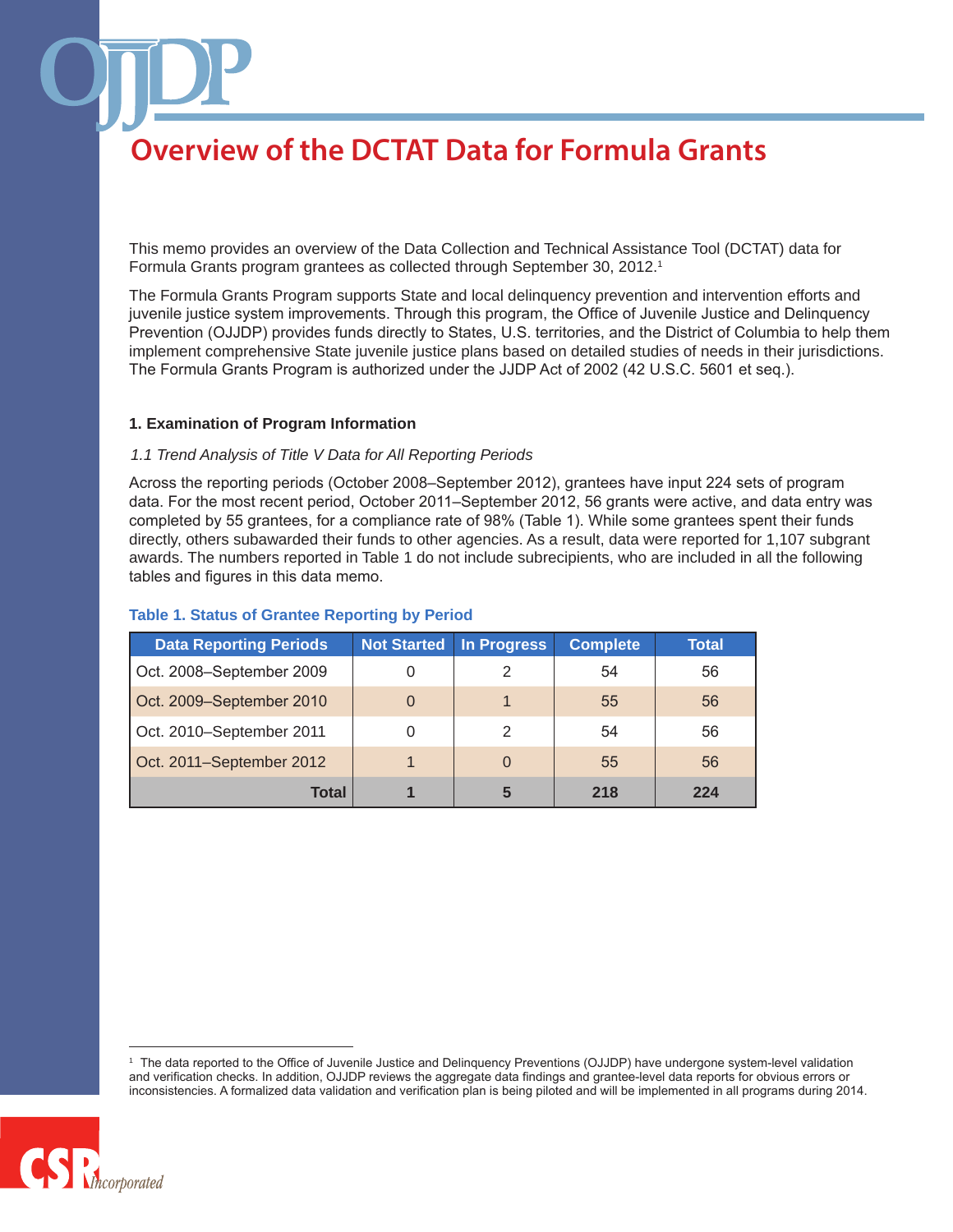The Formula Grants Program consists of 35 program areas. Although the program areas may overlap in category, for the purposes of this data memo, they have been condensed into three larger categories: (1) Prevention Programs; (2) Intervention Programs; and (3) System Improvement. Table 2 presents a breakdown of the program areas by their respective categories.

#### **Table 2. Purpose Areas Organized by Categories of Services**

| <b>Prevention Programs</b>                                                         | <b>Intervention Programs</b>                                                         | <b>System Improvement</b>                            |
|------------------------------------------------------------------------------------|--------------------------------------------------------------------------------------|------------------------------------------------------|
| <b>Child Abuse and Neglect</b>                                                     | Aftercare/Reentry                                                                    | <b>Community Assessment</b>                          |
| Children of Incarcerated<br>Parents                                                | <b>Alternatives to Detention</b>                                                     | <b>Compliance Monitoring (State</b><br>Level)        |
| <b>Delinquency Prevention</b>                                                      | <b>Court Services</b>                                                                | Juvenile Justice System<br>Improvement               |
| <b>Disproportionate Minority</b><br><b>Contact (State and Subgrantee</b><br>Level) | Deinstitutionalization of<br><b>Status Offenders (State and</b><br>Subgrantee Level) | State Advisory Group (SAG)<br>Allocation             |
| Gangs                                                                              | <b>Diversion</b>                                                                     | <b>Youth Courts</b>                                  |
| <b>Job Training</b>                                                                | <b>Gender-Specific Services</b>                                                      | <b>Strategic Community Action</b><br>Planning (SCAP) |
| Mentoring                                                                          | <b>Graduated Sanctions</b>                                                           |                                                      |
| <b>Native American Programs</b>                                                    | <b>Gun Programs</b>                                                                  |                                                      |
| Rural Area Juvenile Programs                                                       | <b>Hate Crimes</b>                                                                   |                                                      |
| <b>School Programs</b>                                                             | Jail Removal (State and<br>Subgrantee Level)                                         |                                                      |
| <b>Youth Advocacy</b>                                                              | <b>Mental Health Services</b>                                                        |                                                      |
|                                                                                    | Probation                                                                            |                                                      |
|                                                                                    | <b>Restitution/Community Service</b>                                                 |                                                      |
|                                                                                    | Separation of Juveniles from Adult<br>Inmates (State and Subgrantee<br>Level)        |                                                      |
|                                                                                    | <b>Serious Crime</b>                                                                 |                                                      |
|                                                                                    | <b>Sex Offender Programs</b>                                                         |                                                      |
|                                                                                    | <b>Substance Abuse</b>                                                               |                                                      |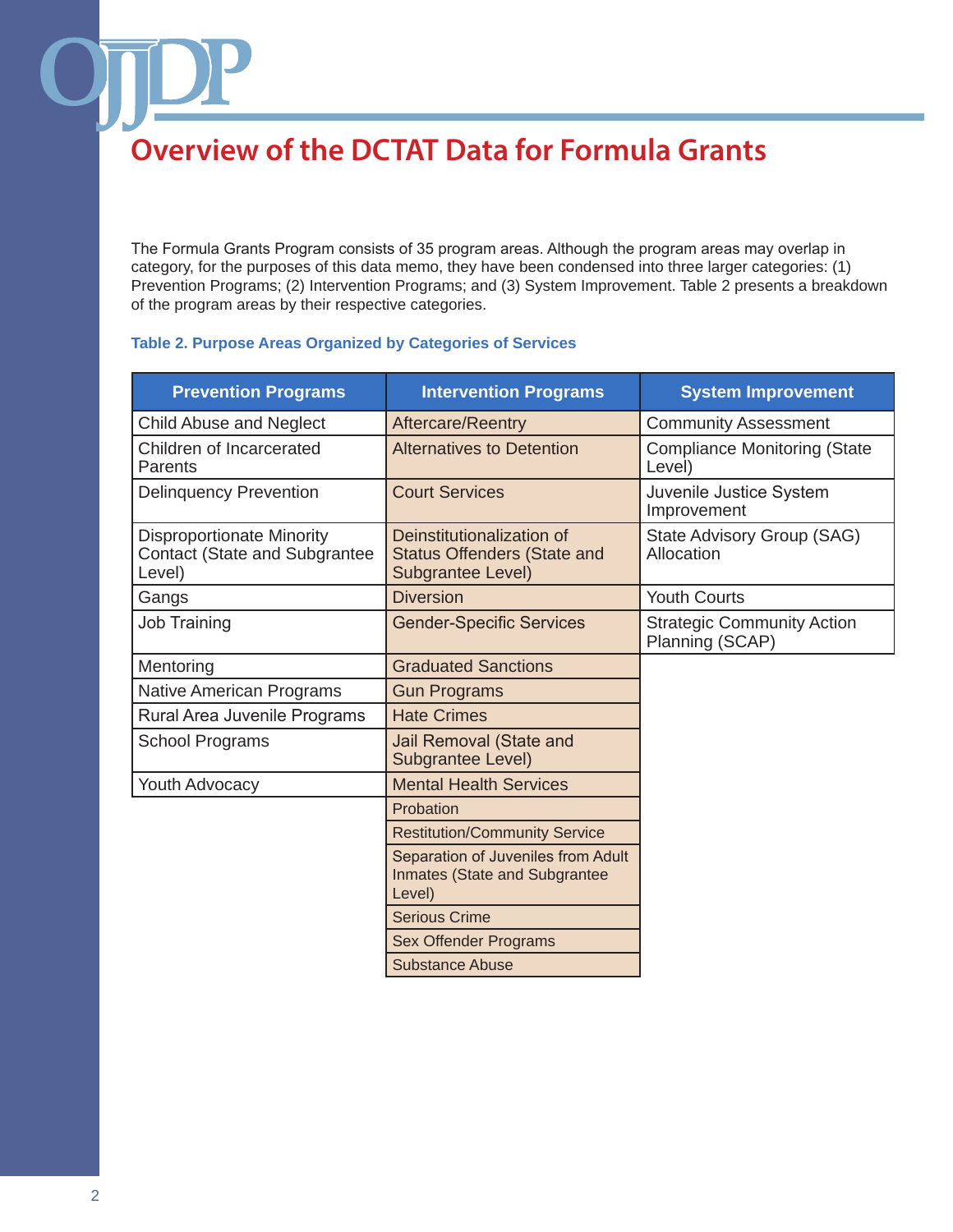Over the four reporting periods, the numbers of grantees reporting data for the different program areas has varied. During the October 2011–September 2012 reporting period, the largest number of grantees provided data under the Prevention Programs subcategory, followed by Intervention Programs and System Improvement. However, the number of grantees reporting data has steadily decreased since the earliest reporting period for all program areas falling under these categories (Figure 1).

#### **Figure 1. Awards by Program Area across Reporting Periods**

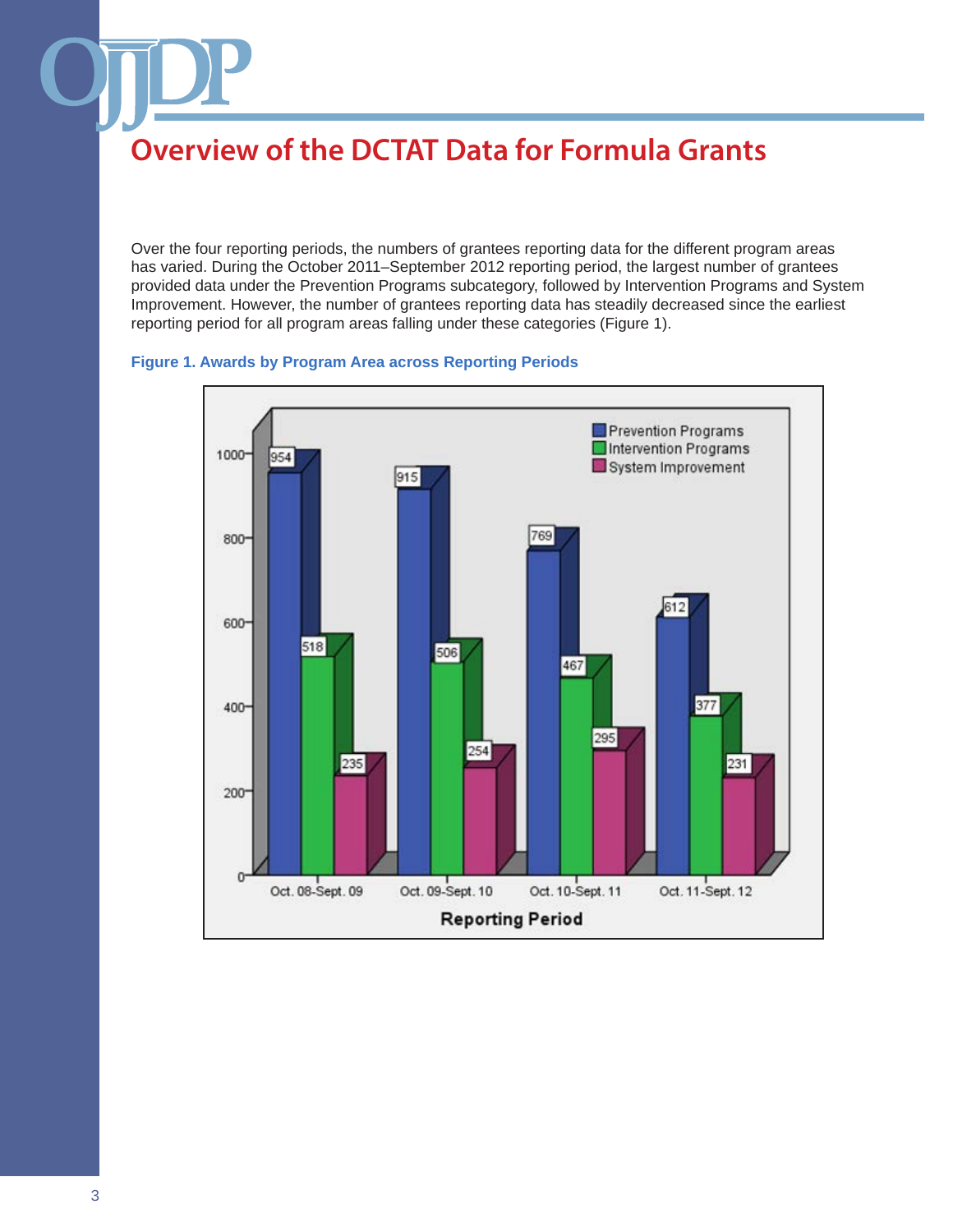Figure 2 depicts the number of subgrants by Federal Fiscal Year (FFY). During October 2011–September 2012, the most subgrants (*n* = 417) were made from FFY 2010 funding. In the most current reporting period, 23 subgrants were awarded from FY2012 funding. Overall, across the past four reporting periods, there has been a steady decline in the amount of Title V subgrants. Table 3 shows the total award amount by Federal Fiscal Year (FFY). During October 2011–September 2012, the largest amount of grant funding for Title V, \$44,157,862, came from FFY 2010. Grantees use grant funds to implement a number of prevention and intervention juvenile justice programs.

#### **Figure 2. Subgrants by Federal Fiscal Year (***N* **= 5,574)**

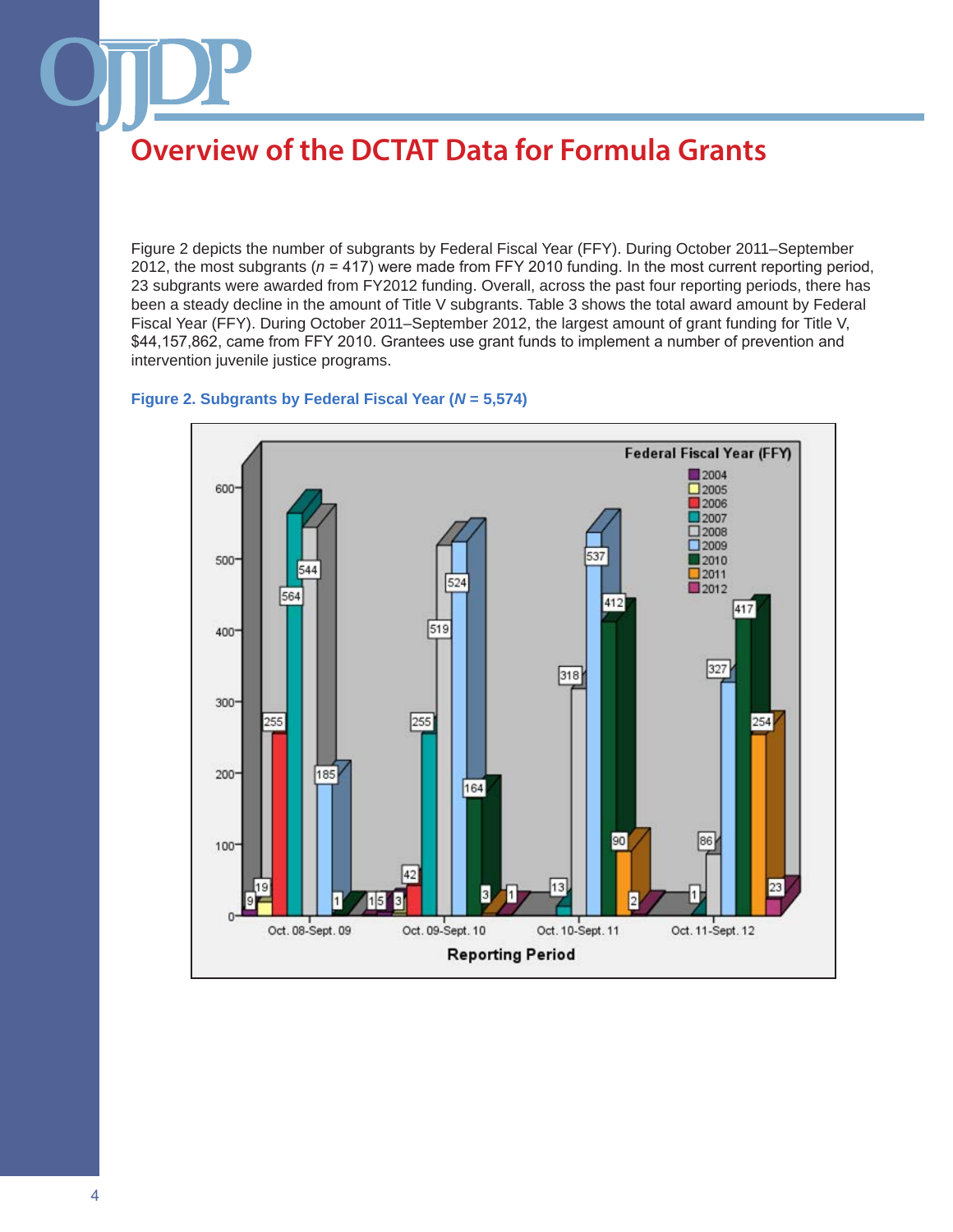|            | <b>Data Collection Period</b> |                  |                  |                  |
|------------|-------------------------------|------------------|------------------|------------------|
| <b>FFY</b> | Oct. 08-Sept. 09              | Oct. 09-Sept. 10 | Oct. 10-Sept. 11 | Oct. 11-Sept. 12 |
| 2004       | \$<br>990,000                 | 990,000<br>\$    | \$<br>0          | \$<br>0          |
| 2005       | 12,408,631                    | 1,297,631        | 0                | $\Omega$         |
| 2006       | 38,824,310                    | 18,803,000       | 0                | 0                |
| 2007       | 51,510,225                    | 40,124,301       | 8,503,844        | 1,692,000        |
| 2008       | 39,236,339                    | 42,207,629       | 38,278,669       | 17,781,869       |
| 2009       | 14,741,000                    | 42,089,408       | 47,740,208       | 40,466,288       |
| 2010       | 2,056,000                     | 15,948,000       | 38,230,862       | 44,157,862       |
| 2011       | $\Omega$                      | 4,460,374        | 10,231,741       | 23,843,807       |
| 2012       | 582,255                       | 582,255          | 1,373,204        | 2,093,204        |

#### **Table 3. Total Award Amount by Federal Fiscal Year (Dollars)**

DP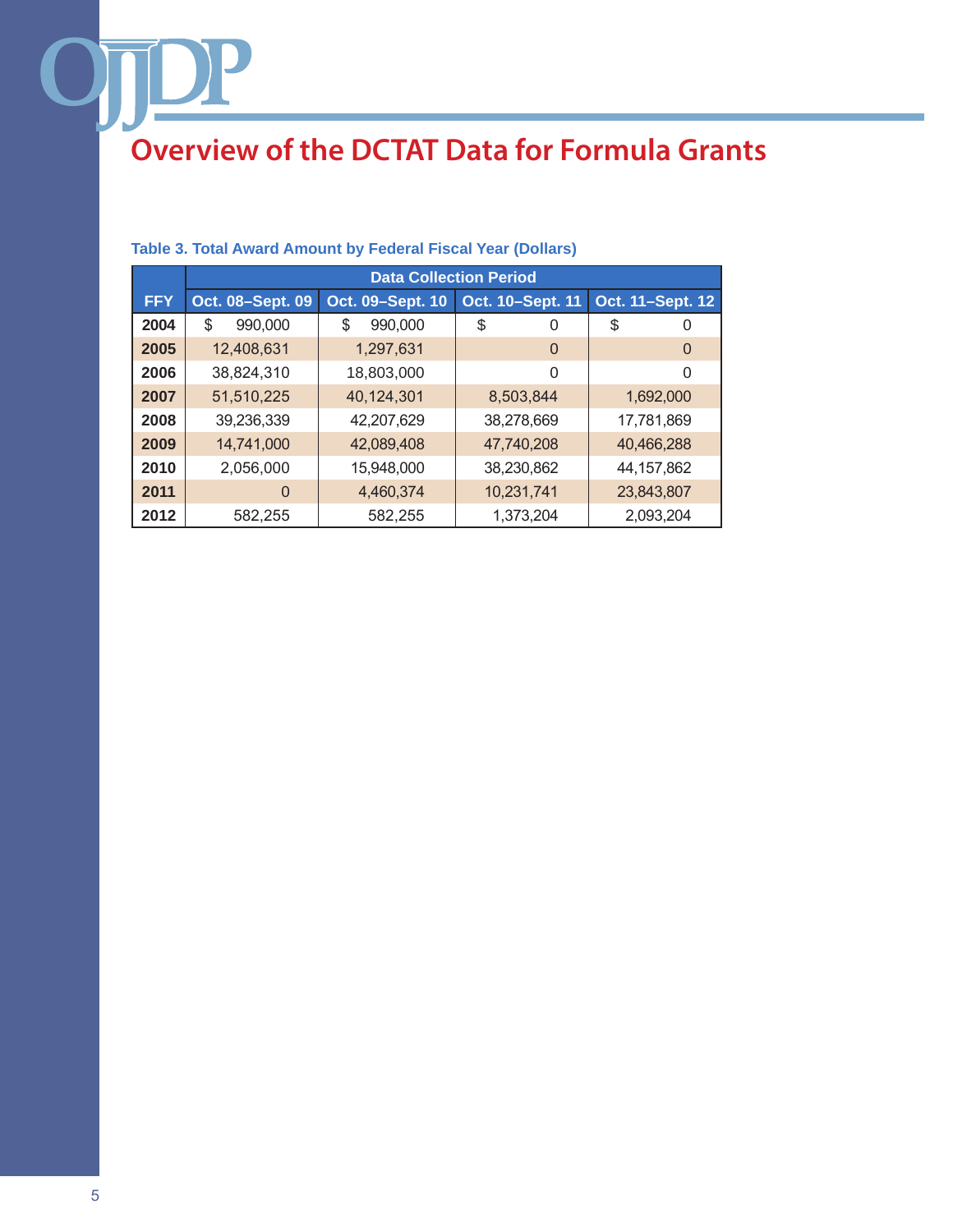#### *1.2 Demographic Data for Program Participants, October 2011–September 2012*

Table 4 presents an aggregate of demographic data for the October 2011–September 2012 reporting period. More specifically, the numbers in this table represent the population actually served by grantees through the Formula program. Targeted services include any approaches specifically designed to meet the needs of the population (e.g., gender-specific, culturally based, developmentally appropriate services).

#### **Table 4. Target Population, October 2011–September 2012**

|                        | <b>Population</b>                          | <b>Grantees Serving Group</b><br><b>During Project Period</b> |
|------------------------|--------------------------------------------|---------------------------------------------------------------|
| <b>RACE/ETHNICITY</b>  | American Indian/Alaskan Native             | 277                                                           |
|                        | Asian                                      | 304                                                           |
|                        | <b>Black/African American</b>              | 715                                                           |
|                        | Hispanic or Latino (of Any Race)           | 618                                                           |
|                        | Native Hawaiian and Other Pacific Islander | 157                                                           |
|                        | Other Race                                 | 356                                                           |
|                        | White/Caucasian                            | 689                                                           |
|                        | Youth Population Not Served Directly       | 244                                                           |
| <b>JUSTICE SYSTEM</b>  | At-Risk Population (No Prior Offense)      | 652                                                           |
| <b>STATUS</b>          | <b>First-Time Offenders</b>                | 566                                                           |
|                        | <b>Repeat Offenders</b>                    | 369                                                           |
|                        | Sex Offenders                              | 120                                                           |
|                        | <b>Status Offenders</b>                    | 332                                                           |
|                        | <b>Violent Offenders</b>                   | 157                                                           |
|                        | Youth Population Not Served Directly       | 247                                                           |
| <b>GENDER</b>          | Male                                       | 805                                                           |
|                        | Female                                     | 823                                                           |
|                        | Youth Population Not Served Directly       | 247                                                           |
| <b>AGE</b>             | $0 - 10$                                   | 282                                                           |
|                        | $11 - 18$                                  | 583                                                           |
|                        | Over 18                                    | 167                                                           |
|                        | Youth Population Not Served Directly       | 244                                                           |
| <b>GEOGRAPHIC AREA</b> | Rural                                      | 476                                                           |
|                        | Suburban                                   | 356                                                           |
|                        | <b>Tribal</b>                              | 108                                                           |
|                        | Urban                                      | 521                                                           |
|                        | Youth Population Not Served Directly       | 241                                                           |
| <b>OTHER</b>           | <b>Mental Health</b>                       | 312                                                           |
|                        | <b>Substance Abuse</b>                     | 335                                                           |
|                        | Truant/Dropout                             | 399                                                           |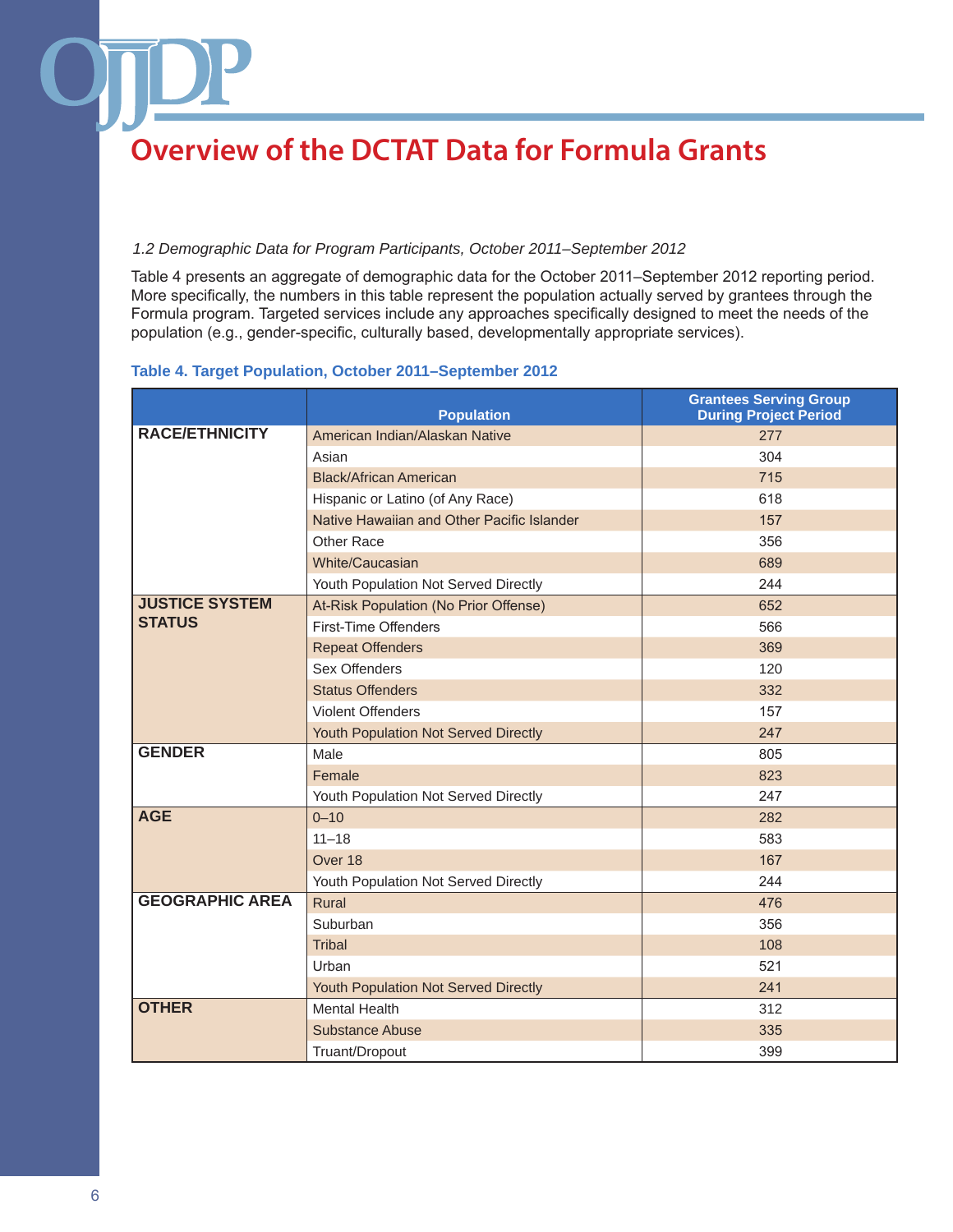#### **2. Analysis of Core Measure Data, October 2011–September 2012**

#### *2.1 Analysis of Target Behaviors*

Targeted behaviors measure a positive change in behavior among program participants. Ideally, data are collected on the number of youth who demonstrate a positive change for a targeted behavior in each reporting period. Tables 5 and 6 show a list of measures for which grantees were required to evaluate performance and track data for certain target behaviors in each program category. The tables list both short-term (Table 5) and long-term (Table 6) percentages for the specified target behavior for all program categories for October 2011–September 2012. In all, 225,044 youth participants were served in various programs funded by Formula Grants. Of that number, approximately 83% completed the defined program requirements.

Table 5 shows that 76% of program youth exhibited a desired change in the targeted behavior in the short term.

| <b>Target Behavior</b>       | <b>Youth Receiving</b><br><b>Services for Target</b><br><b>Behavior</b> | <b>Youth with Noted</b><br><b>Behavioral Change</b> | <b>Percent of Youth with</b><br><b>Noted Behavioral</b><br><b>Change</b> |
|------------------------------|-------------------------------------------------------------------------|-----------------------------------------------------|--------------------------------------------------------------------------|
| <b>Antisocial Behavior</b>   | 18,725                                                                  | 16,031                                              | 86                                                                       |
| <b>School Attendance</b>     | 13,687                                                                  | 8,381                                               | 61                                                                       |
| <b>Family Relationships</b>  | 4,453                                                                   | 3,623                                               | 81                                                                       |
| Substance Use                | 6,106                                                                   | 4,920                                               | 81                                                                       |
| Social Competence            | 1,399                                                                   | 652                                                 | 47                                                                       |
| <b>Self Esteem</b>           | 676                                                                     | 565                                                 | 84                                                                       |
| <b>Job Skills</b>            | 236                                                                     | 222                                                 | 94                                                                       |
| Perception of Social Support | 834                                                                     | 526                                                 | 63                                                                       |
| Body Image                   | 569                                                                     | 463                                                 | 81                                                                       |
| <b>GPA</b>                   | 77                                                                      | 52                                                  | 68                                                                       |
| <b>Coping Skills</b>         | 36                                                                      | 28                                                  | 78                                                                       |
| <b>Employment Status</b>     | 42                                                                      | 40                                                  | 95                                                                       |
| <b>Total</b>                 | 46.840                                                                  | 35,503                                              | 76                                                                       |

#### **Table 5. Short-Term Performance Measures Data, October 2011–September 2012**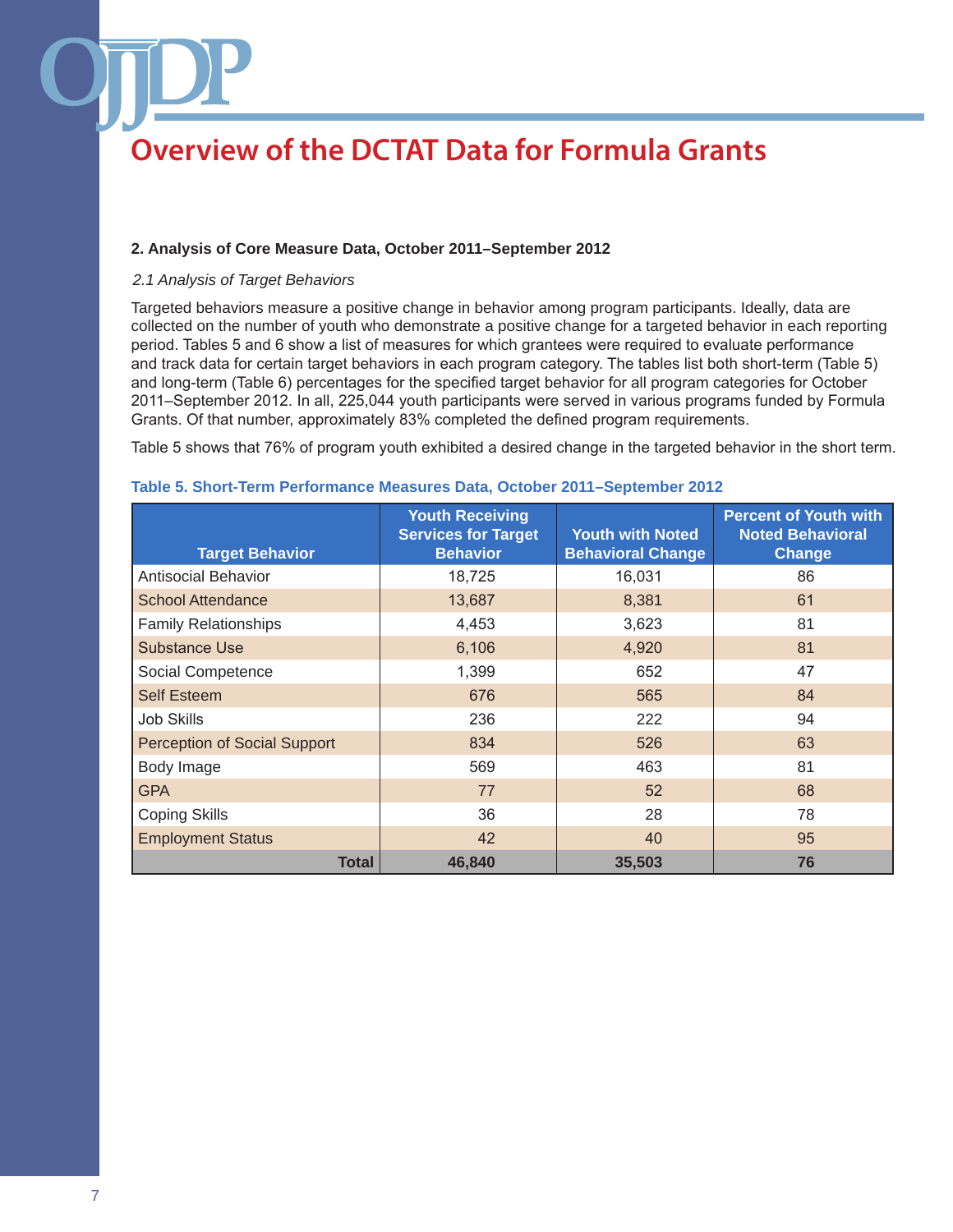Table 6 lists long-term percentages for the specified target behavior for all program categories for October 2011–September 2012. Long-term outcomes are the ultimate outcomes sought for participants, recipients, the juvenile justice system, or the community. They are measured within 6–12 months after a youth leaves or completes the program. Overall, 64% of program youth had a desired change in the targeted behavior.

| <b>Target Behavior</b>       | <b>Youth Receiving</b><br><b>Services for Target</b><br><b>Behavior 6-12</b><br><b>Months Earlier</b> | <b>Youth with Noted</b><br><b>Behavioral Change</b> | <b>Percent of Youth with</b><br><b>Noted Behavioral</b><br>Change |
|------------------------------|-------------------------------------------------------------------------------------------------------|-----------------------------------------------------|-------------------------------------------------------------------|
| Antisocial Behavior          | 2,821                                                                                                 | 1,638                                               | 58                                                                |
| <b>School Attendance</b>     | 1,758                                                                                                 | 1,375                                               | 78                                                                |
| <b>Family Relationships</b>  | 1,555                                                                                                 | 1,034                                               | 67                                                                |
| Substance Use                | 811                                                                                                   | 463                                                 | 57                                                                |
| Social Competence            | 302                                                                                                   | 225                                                 | 75                                                                |
| <b>Self Esteem</b>           | 60                                                                                                    | 45                                                  | 75                                                                |
| Perception of Social Support | 300                                                                                                   | 81                                                  | 27                                                                |
| <b>Total</b>                 | 7,607                                                                                                 | 4.861                                               | 64                                                                |

#### **Table 6. Long-Term Performance Measures Data, October 2011–September 2012**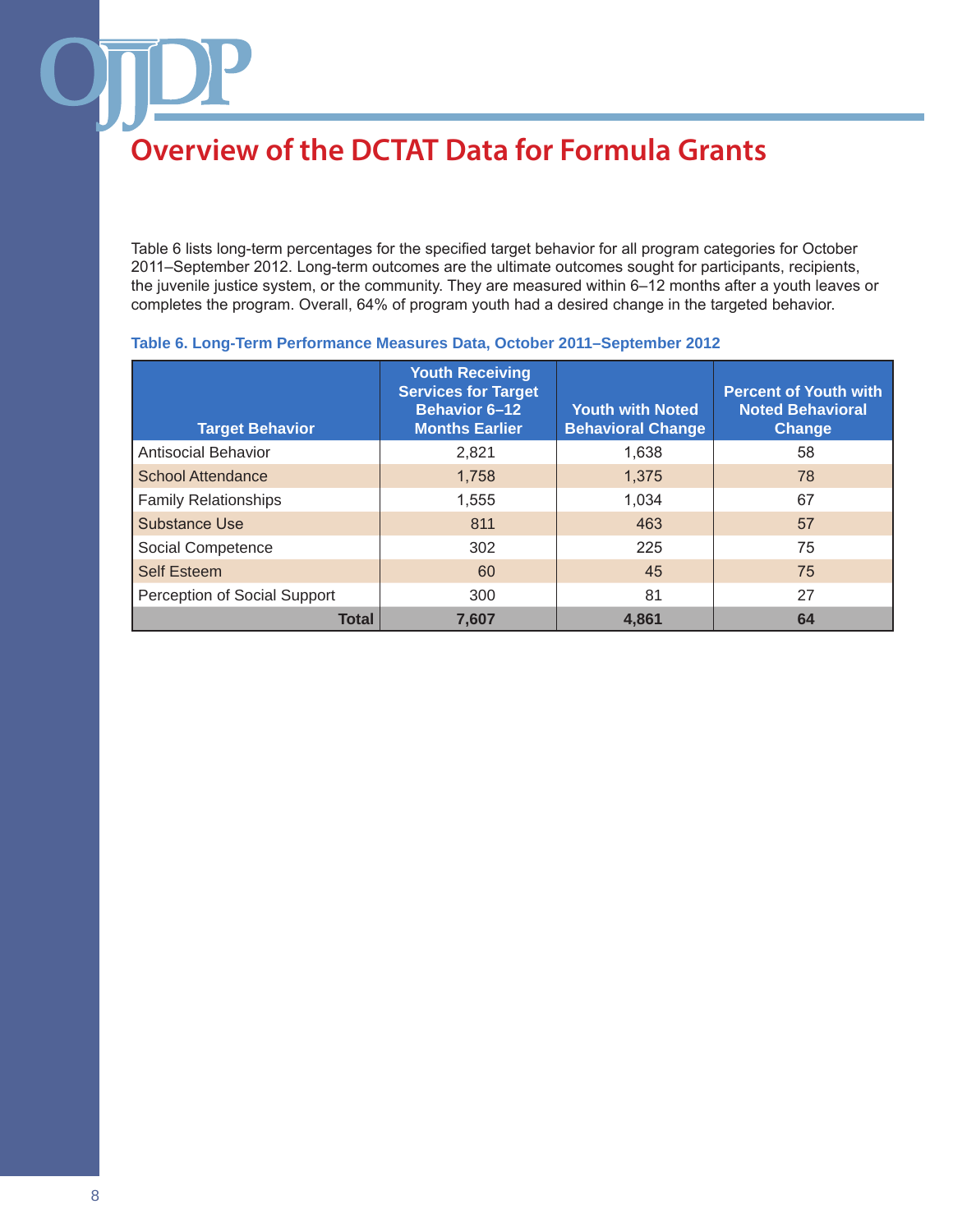#### *2.2 Analysis of Evidence-Based Programs and/or Practices*

Evidence-based programs and practices include program models that have been shown, through rigorous evaluation and replication, to be effective at preventing or reducing juvenile delinquency or related risk factors. A significant number of programs funded through Formula Grants are implementing evidence-based programs and/or practices (Figure 3). In October 2011–September 2012, 45% of grantees and subgrantees (*n* = 498) implemented evidence-based programs and/or practices.

#### **Figure 3. Programs Implementing Evidence-Based Programs and/or Practices (***N* **= 2,171)**

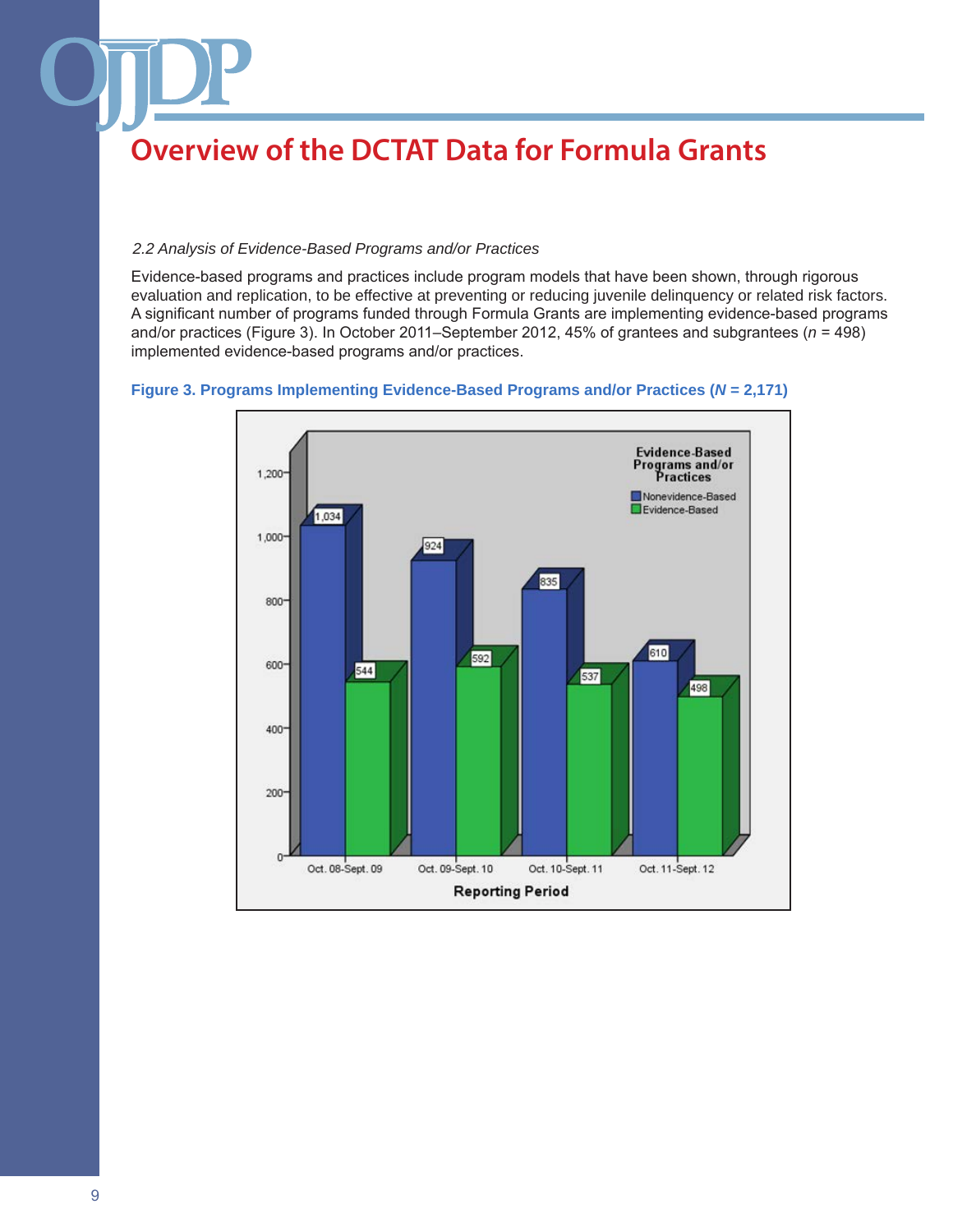#### *2.3 Analysis of the Recidivism Measure*

Included in the core measures are those that gauge reoffending outcomes for youth served by the program. The term *reoffending* (or recidivism) refers to a subsequent new offense. Youth who reoffend are already in the system and are adjudicated for a new delinquent offense. These youth are typically served in intervention programs whose goal is to prevent subsequent offenses.

Recidivism levels among the youth served while in the program (short-term data) were relatively low: Close to 5% of youth tracked reoffended while in the program. A relatively small number of youth who exited the program were tracked for reoffenses 6 months after their exit (*n* = 8,102). Of those tracked, 872 committed a new offense. Short-term juvenile reoffending rates are shown in Table 7, while long-term reoffending rates are in Table 8.

#### **Table 7. Short-term Reoffending Data, October 2011–September 2012**

| <b>Performance Measure</b>                                                                       | <b>Data</b>            |
|--------------------------------------------------------------------------------------------------|------------------------|
| Number of program youth tracked during the reporting period                                      | 46,389                 |
| Program youth with new arrest or delinquent offense during the reporting period                  | 2,262                  |
| Number of program youth who were recommitted to juvenile facility during the<br>reporting period | 599                    |
| Number of program youth sentenced to adult prison during the reporting period                    | 28                     |
| Number of youth who received another sentence during the reporting period                        | 778                    |
| Percent of program youth who reoffend during the reporting period (recidivism)                   | 2,262/46,389<br>(4.8%) |

#### **Table 8. Long-term Reoffending Data for Youth Exiting Programs 6–12 Months Earlier, October 2011–September 2012**

| <b>Performance Measure</b>                                                                                              | <b>Data</b>             |
|-------------------------------------------------------------------------------------------------------------------------|-------------------------|
| Number of program youth who exited the program 6–12 months ago that were<br>tracked during the reporting period         | 8,102                   |
| Of those tracked, the number of program youth who had a new arrest or<br>delinquent offense during the reporting period | 872                     |
| Number of program youth who were recommitted to a juvenile facility during the<br>reporting period                      | 135                     |
| Number of program youth who were sentenced to adult prison during the<br>reporting period                               | 6                       |
| Number of youth who received another sentence during the reporting period                                               | 288                     |
| Percent of program youth who reoffend during the reporting period (recidivism)                                          | 872/8,102<br>$(10.7\%)$ |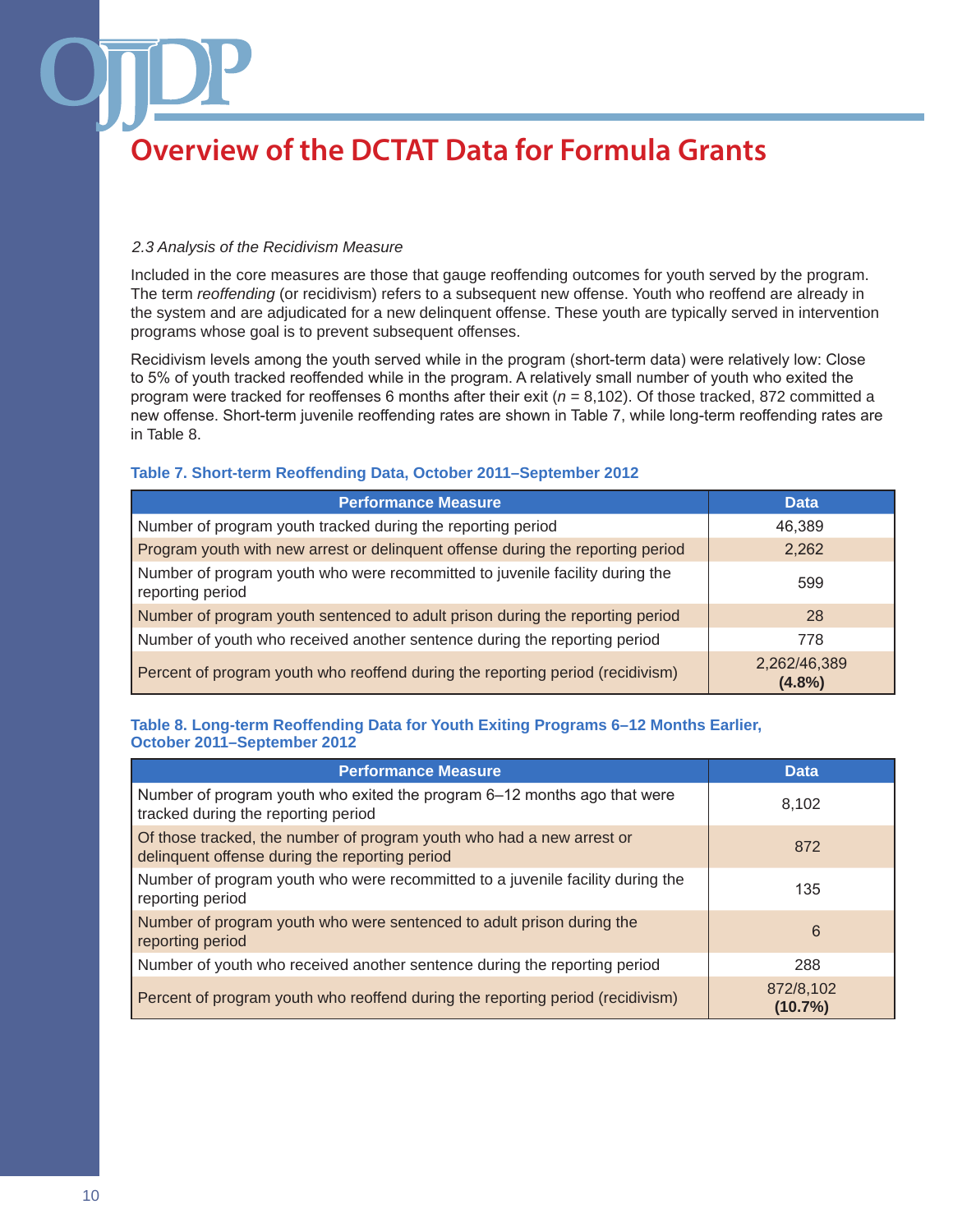#### **3. Narrative Response Data**

#### *3.1 Grant-Related Accomplishments: October 2011–September 2012*

During the October 2011–September 2012 reporting period, grantees were asked to answer seven questions about their overall accomplishments and what barriers they had encountered during the reporting period. The narrative responses present a story to go with the numeric data that each grantee reported. The States that were implementing activities through Formula Grants reported a series of accomplishments in meeting the goals that the grant aims to achieve. An analysis of the narratives revealed a series of goals attained by the States in meeting compliance with the four components of the Juvenile Justice Delinquency Prevention Act (JJDP). In particular, States reported accomplishments in areas such as the deinstitutionalization of status offenders (DSO), separation of juveniles from adults in secure facilities, removal of juveniles from adult jails and lockups, and reduction of disproportionate minority contact (DMC) within the juvenile justice system. Other accomplishments included significant reductions in juvenile delinquency through the implementation of various prevention programs.

To ensure that DMC compliance is met, States performed a series of activities. The Alaska Department of Health and Social Services developed a DMC focused project to increase awareness around DMC issues. To reach compliance with DSO and Jail Removal, the State of Arkansas has hired two compliance monitors, who will go with law enforcement personnel to identify and visit facilities. Furthermore, the State has created a network of resources that can further develop compliance monitoring efforts within the State through the formulation of the Compliance Monitoring Subcommittee and a more active group of appointees in the State Advisory Group (SAG).

Although many States have reported challenges in implementation due to funding limitations, some States have shifted their focus to develop a strong infrastructure within the programs that will sustain beyond the life of the grant. For instance, the State of California reported supporting organizations engaged in long-term infrastructure development for the purposes of increasing services to at-risk and system-involved youth. Funding was designated to equip organizations with the tools and resources to lead and develop direct service activities. These efforts include hiring staff and provide training strategies for DMC awareness. Additionally, the Formula funding has been used to develop sustainable interventions in reducing disparity and disproportionality within jurisdictions.

The Florida Department of Juvenile Justice reported significant accomplishments in reducing the number of minority females coming into contact with the juvenile justice system by 10 percent in Orange County. This success was accomplished by the Power Promise organization, which implemented the Power Princess Program that combines evidence-based activities to address risk factors prevalent in school. Furthermore, through the implementation of this program, Florida also reported improvements in truancy rates and suspensions during the reporting period. Delinquency referrals for school-related offenses declined by 42 percent, and 39 percent fewer youth were arrested in Florida schools over the past 7 years. Similarly, Hawaii also reported successes in the reduction of delinquency, arrest, substance use through the Youth-on-Probation program.

The Maine Department of Corrections reported its continuous commitment to developing a comprehensive understanding of positive youth development and strength-based principles among the community. During the reporting period, they reported an increase in the availability of types of prevention and intervention programs, as well as in juvenile justice system improvements.

The State of Texas reported successes in reduction of recidivism among female offenders who were served by the Cameron County Female Day Offender Program. The program also assisted the women to successfully reintegrate back into the community by addressing their need for mental and emotional health support. The